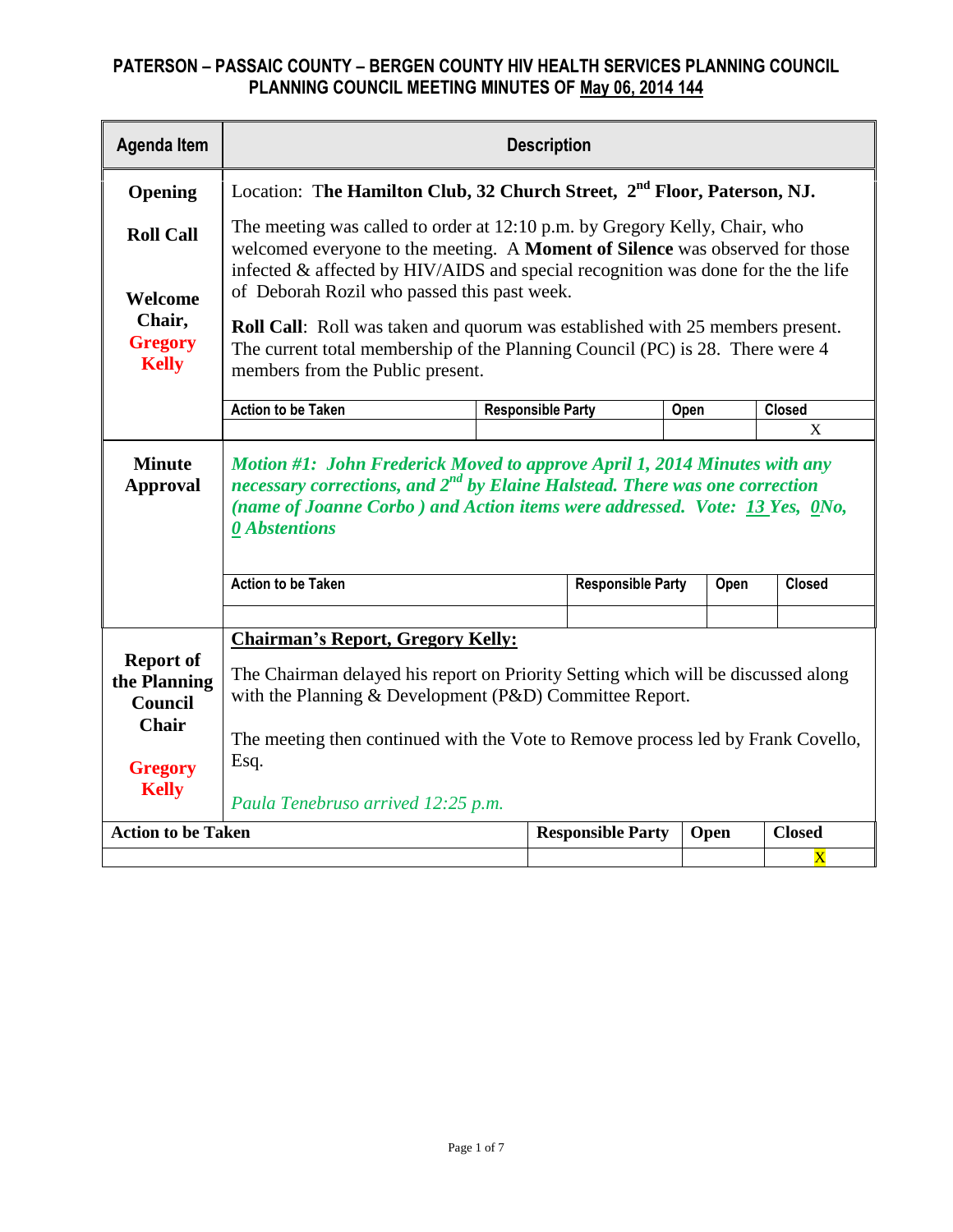| Vote for                                       | Vote for Removal was led by Frank Covello, Esq.                                                                                                                                                                                                                                                                                                                                                                                                                                                                                                                                                                                                                  |  |  |  |
|------------------------------------------------|------------------------------------------------------------------------------------------------------------------------------------------------------------------------------------------------------------------------------------------------------------------------------------------------------------------------------------------------------------------------------------------------------------------------------------------------------------------------------------------------------------------------------------------------------------------------------------------------------------------------------------------------------------------|--|--|--|
| <b>Removal</b>                                 | Candidates up for removal: Paul Buscher, LeRoy Fray, and Edward Marshall.                                                                                                                                                                                                                                                                                                                                                                                                                                                                                                                                                                                        |  |  |  |
| <b>Frank</b><br><b>Covello, Esq</b>            | LeRoy Fray's removal was discussed first. LeRoy provided information on his<br>absences and stated that he wanted to remain a member of the Planning Council.<br>Others spoke on his behalf. The Vote: 26 Don't Remove and 0 YES to Remove.<br>LeRoy was NOT removed from the Council.                                                                                                                                                                                                                                                                                                                                                                           |  |  |  |
|                                                | Edward Marshall's removal was discussed next. Edward provided information of<br>his absences. He wants to remain as a member of the Planning Council. Others<br>spoke on his behalf. The Vote: 24 Don't Remove and 0 YES to Remove. Edward<br>was <b>NOT</b> removed from the Council.                                                                                                                                                                                                                                                                                                                                                                           |  |  |  |
|                                                | <b>Paul Busher</b> was not present for comments during this removal process.<br>Information was provided that he had hoped to be at the meeting, but was ill today.<br>The Vote: 25 Don't Remove and.0 YES to Remov., Paul was NOT removed from<br>the Council.                                                                                                                                                                                                                                                                                                                                                                                                  |  |  |  |
|                                                | It was recommended that on the <i>Attendance Sheet</i> the shaded areas (before the Vote<br>to Removal) be made darker for clarity. This ended the Vote for Removal for this<br>meeting with several people stating again that they don't like the Removal process.                                                                                                                                                                                                                                                                                                                                                                                              |  |  |  |
|                                                |                                                                                                                                                                                                                                                                                                                                                                                                                                                                                                                                                                                                                                                                  |  |  |  |
|                                                |                                                                                                                                                                                                                                                                                                                                                                                                                                                                                                                                                                                                                                                                  |  |  |  |
| <b>Report of the</b><br><b>Liaisons</b>        | Karen Walker - CAEAR Coalition Liaison reported:                                                                                                                                                                                                                                                                                                                                                                                                                                                                                                                                                                                                                 |  |  |  |
| <b>Karen</b><br><b>Walker</b><br><b>CAEAR</b>  | Karen wasn't able to be on the last CAEAR Coalition call. Once the tape is<br>released, generally two days, she will listen to it and report back to the Planning<br>Council. She stated that there is, however, a Congresswoman from the South who<br>is introducing changes to the current legislation. This would be to basically bring<br>more Ryan White money to the South. Karen stated that this TGA would not be in<br>favor of this legislation and if there was an opportunity for members to speak to<br>any of the local elected officials (Garrett, Pascrell, etc), they could be reminded of<br>this fact. Karen will try and locate the Bill No. |  |  |  |
|                                                | As reported last month, another thing being looked at in the President's budget, is<br>proposing folding Part D into Part C which would be St. Joseph for this TGA. It<br>was discovered that this can be proposed because Ryan White monies are<br>discretionary monies.                                                                                                                                                                                                                                                                                                                                                                                        |  |  |  |
| <b>AIDS</b>                                    | This ended Karen Walker's report.                                                                                                                                                                                                                                                                                                                                                                                                                                                                                                                                                                                                                                |  |  |  |
| <b>WATCH</b><br>Anjettica<br><b>Boatwright</b> | <b>AIDS WATCH, Anjettica Boatwright and Troy Love</b>                                                                                                                                                                                                                                                                                                                                                                                                                                                                                                                                                                                                            |  |  |  |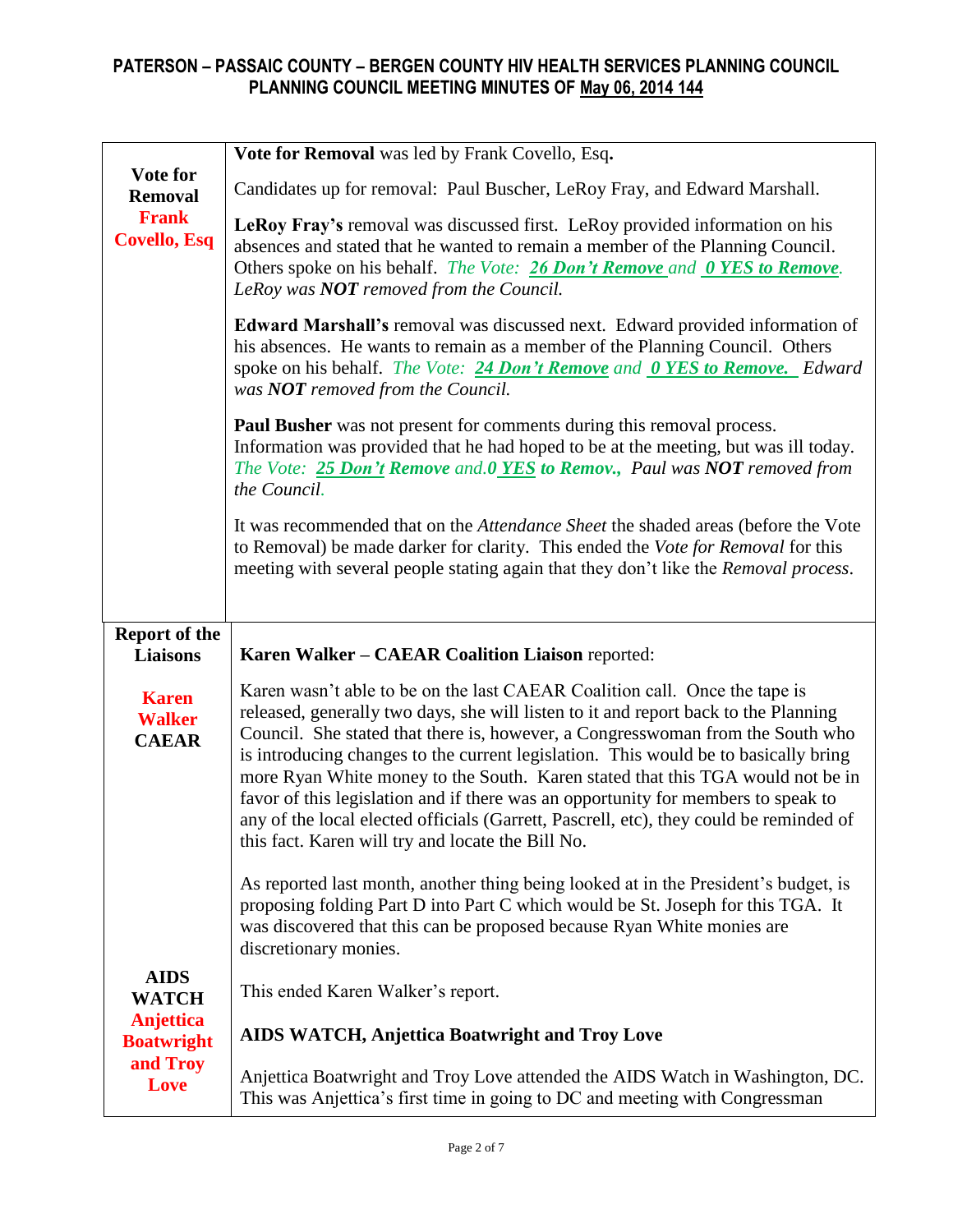|                                  | encouraged to send letters and their stories. This TGA's efforts have helped the                                                                                                                                                               |                                                                                                                                                                                                                                                   |      |               |  |  |  |  |
|----------------------------------|------------------------------------------------------------------------------------------------------------------------------------------------------------------------------------------------------------------------------------------------|---------------------------------------------------------------------------------------------------------------------------------------------------------------------------------------------------------------------------------------------------|------|---------------|--|--|--|--|
|                                  |                                                                                                                                                                                                                                                | Congressmen to support Ryan White, especially for this TGA. Troy continued and<br>Stated that the fear of the South constituents was real. The South feels threatened<br>because they don't have Medicaid expansion in places such as Texas, Dade |      |               |  |  |  |  |
|                                  | County, and Atlanta. "They are FREIGHTENED", he stated that feelings were                                                                                                                                                                      |                                                                                                                                                                                                                                                   |      |               |  |  |  |  |
|                                  | high; and he felt that is was sad that we had to fight for a piece of the same pie (the<br>North & the South). Other members were also concerned about the plight of those                                                                     |                                                                                                                                                                                                                                                   |      |               |  |  |  |  |
| <b>NJDOH</b>                     | with HIV/AIDS (North vs South) Troy Love did state, however, that the defense<br>budget was cut but not Ryan White.                                                                                                                            |                                                                                                                                                                                                                                                   |      |               |  |  |  |  |
| <b>Sonya</b><br><b>Franklin-</b> | This ended the AIDS Watch Report.                                                                                                                                                                                                              |                                                                                                                                                                                                                                                   |      |               |  |  |  |  |
| <b>Thompson</b>                  | Sonya Franklin-Thompson - NJDOH (NJ Department of Health) reported:                                                                                                                                                                            |                                                                                                                                                                                                                                                   |      |               |  |  |  |  |
|                                  | DOH is diligently working on the Data Element Sheet which will allow all NJ<br>TGAs and EMA to have uniformity and a tool to gather and request the<br>information needed for their Priority Setting process and more.                         |                                                                                                                                                                                                                                                   |      |               |  |  |  |  |
|                                  | <b>Question</b> from last meeting: Who is considered to be in the unaware population?<br>Answer: Per Sonya, people who are positive and don't know it. (Final Answer)                                                                          |                                                                                                                                                                                                                                                   |      |               |  |  |  |  |
|                                  | She also reported that State Care and Treatment Prevention/Counseling and Testing<br>rollover has begun and is in SAGE. SAGE opened up last week and will close on<br>May $19th$ . Letters of intent have gone out. This is for July 1 grants. |                                                                                                                                                                                                                                                   |      |               |  |  |  |  |
|                                  | This ended the DOH report.                                                                                                                                                                                                                     |                                                                                                                                                                                                                                                   |      |               |  |  |  |  |
|                                  |                                                                                                                                                                                                                                                |                                                                                                                                                                                                                                                   |      |               |  |  |  |  |
| <b>Action to be Taken</b>        |                                                                                                                                                                                                                                                | <b>Responsible Party</b>                                                                                                                                                                                                                          | Open | <b>Closed</b> |  |  |  |  |
| distribution                     | Karen W.<br>Provide June CAEAR DC meeting information to MJ for<br>5/6/14<br>$\mathbf X$                                                                                                                                                       |                                                                                                                                                                                                                                                   |      |               |  |  |  |  |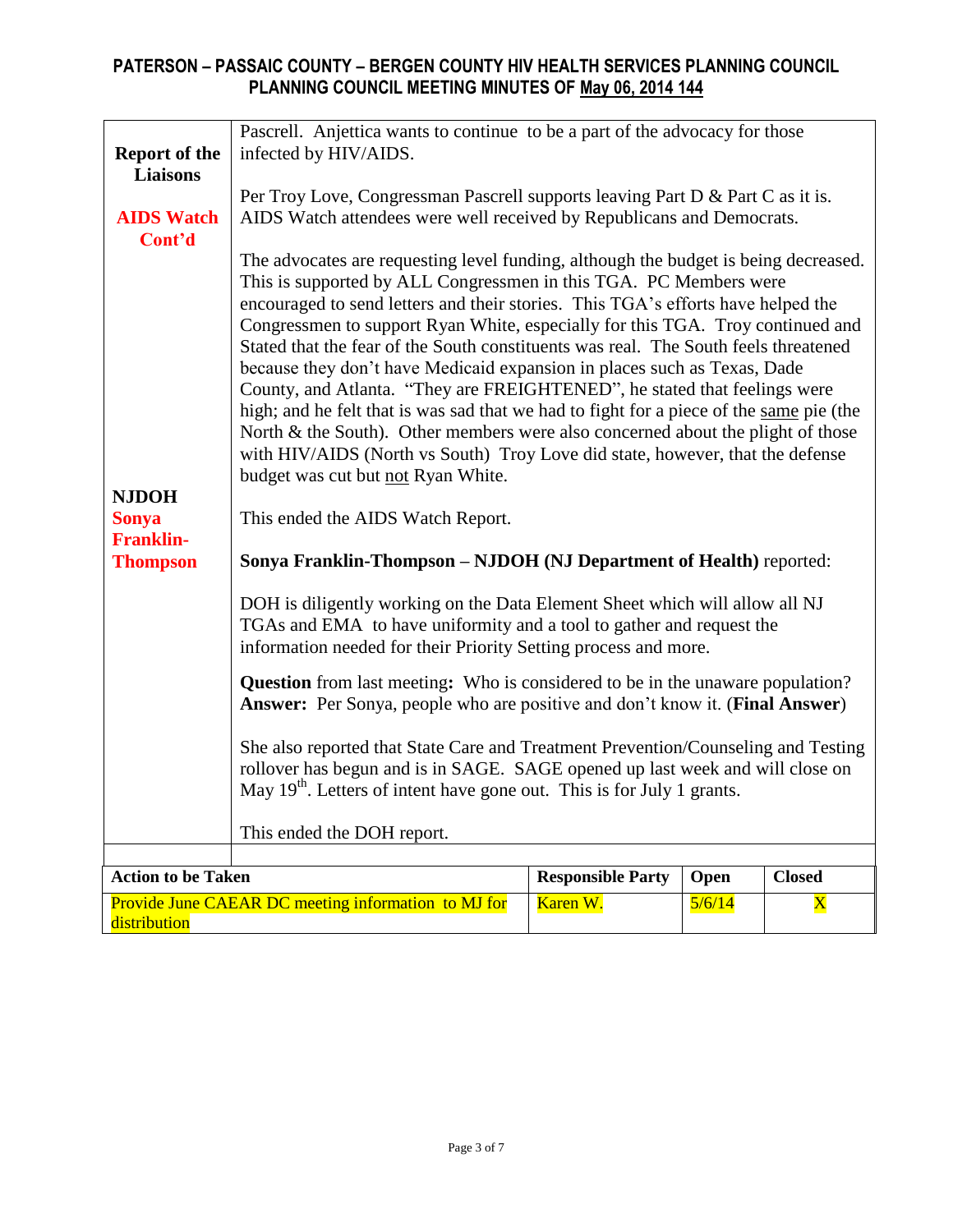|                                                                      | Office of the Grantee, Millie Izquierdo reported:                                                                                                                               |  |  |  |
|----------------------------------------------------------------------|---------------------------------------------------------------------------------------------------------------------------------------------------------------------------------|--|--|--|
| Office of the<br><b>Grantee</b><br><b>Millie</b><br><b>Izquierdo</b> | Millie Izquierdo presented the final final final Utilization Report, Report FY2013-<br>14. Copies were provided at the meeting. The date was changed at the top to 2013-<br>14. |  |  |  |
|                                                                      | She reported that the Supplemental award should be received before the end of May,<br>no later than the beginning of June and then the awards will be sent out.                 |  |  |  |
|                                                                      | Also Millie Izquierdo stated the Summary of Site visits will be sent out with<br><b>Awards.</b> They will be sent first in email and then hard copies will be mailed.           |  |  |  |

| <b>Community</b><br><b>Development</b><br><b>Committee</b><br>(CDC)<br>Chair,<br><b>Jessica</b><br><b>Frenkian</b>                                           | Kathleen DeMichele, CDC (Community Development Chair), Chairman,<br>provided the following report:<br>1. Kathleen distributed the Membership Matrix during the meeting; which showed<br>the representative categories of the now 28 members of the PC.<br>2. She identified the PC Representation category needed which was: Part D or<br>those working with youth, and representatives from those newly released from<br>prison who are HIV+.<br><b>Question:</b> Have you reached out to Parole officers. <b>Answer</b> : <b>Tom Fischetti will</b><br>send possibilities to the CDC or MJ<br>3. Follow-up for potential interested members is being done with the two Bergen<br>County Recruitment efforts which were done at NJ Buddies and Bergen Family<br>Center.<br>4. CDC Chair, Jessica Frenkian, met with Barbara and Teddy Martinez of Project<br>Reconnect who are potential PC membership applicants. They work with those |  |  |  |  |
|--------------------------------------------------------------------------------------------------------------------------------------------------------------|------------------------------------------------------------------------------------------------------------------------------------------------------------------------------------------------------------------------------------------------------------------------------------------------------------------------------------------------------------------------------------------------------------------------------------------------------------------------------------------------------------------------------------------------------------------------------------------------------------------------------------------------------------------------------------------------------------------------------------------------------------------------------------------------------------------------------------------------------------------------------------------------------------------------------------------|--|--|--|--|
|                                                                                                                                                              | HIV negative and positive who are released from jail/prison.<br>5. There are two potential members who will be completing Orientation on May 15.<br>Once sworn in, the PC membership will be 30.<br>6. The goal is to reach the 33 member capacity and then focus on the Alternate<br><b>Pool</b> for the PC. Bergen County is currently the targeted recruitment area.<br>7. Orientation is open to all. Attendees are requested to advise MJ, so materials can<br>be provided.<br>This ended the CDC report.                                                                                                                                                                                                                                                                                                                                                                                                                           |  |  |  |  |
| <b>Action to be Taken</b><br><b>Responsible Party</b><br>Open<br><b>Closed</b><br>Send potential representation of Newly released to CDC<br>Tom F/<br>5/6/14 |                                                                                                                                                                                                                                                                                                                                                                                                                                                                                                                                                                                                                                                                                                                                                                                                                                                                                                                                          |  |  |  |  |
|                                                                                                                                                              |                                                                                                                                                                                                                                                                                                                                                                                                                                                                                                                                                                                                                                                                                                                                                                                                                                                                                                                                          |  |  |  |  |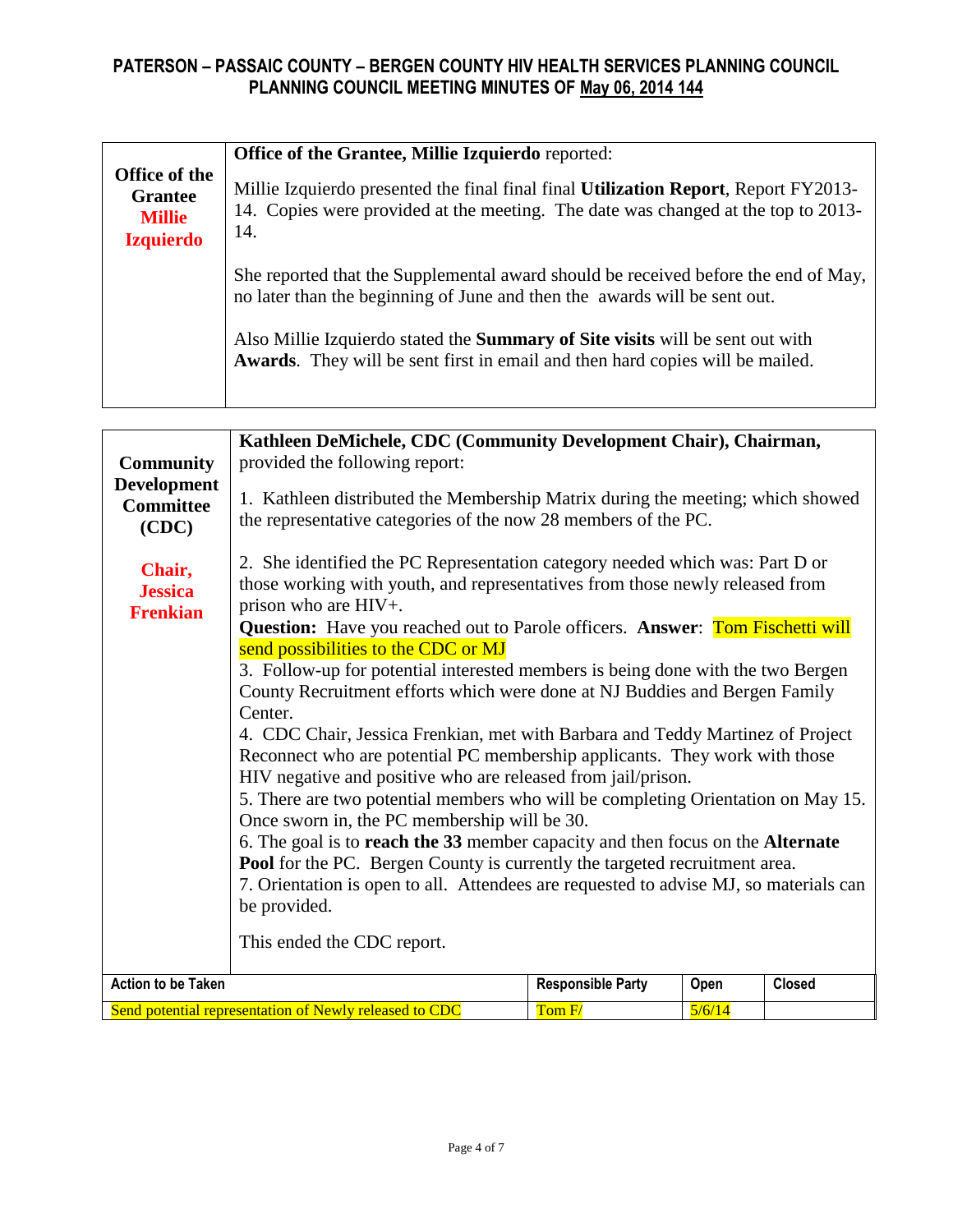| <b>PLANNING &amp;</b><br><b>DEVELOPMENT</b><br>Chair,<br><b>Karen Walker</b>                        | Planning & Development (P&D) Chair, Karen Walker reported on the<br>following:<br>1. P&D met on April 9 <sup>th</sup> and will meet again next Wednesday.<br>2. Reviewed the PS and Project Timeline and they are, pretty much on<br>schedule.<br>3. Pat Virga is working with Loretta Dutton on the uniformed request for<br>information throughout the State previously stated by Sonya Franklin-<br>Thompson.<br>4. P&D discussed the PS process, as a carryover from the last PC meeting.<br>Observations were made that more PS training needs to take place during<br>Orientation.<br>5. The Outreach EIS group has been meeting and now the total EIIHA group<br>will be coming back together to talk about the targeted populations<br>5. Needs Assessment is still going on. Requests have gone out to providers for<br>participants<br>6. Online In-Care survey (in Spanish) is now being utilized (16 have<br>completed)<br>7. Medical Case Management Standards hopefully will be the next Standard of<br>Care to be addressed<br>This ended the P&D report.                                                                                                                                                                                                                                                                                                                                                                        |
|-----------------------------------------------------------------------------------------------------|-------------------------------------------------------------------------------------------------------------------------------------------------------------------------------------------------------------------------------------------------------------------------------------------------------------------------------------------------------------------------------------------------------------------------------------------------------------------------------------------------------------------------------------------------------------------------------------------------------------------------------------------------------------------------------------------------------------------------------------------------------------------------------------------------------------------------------------------------------------------------------------------------------------------------------------------------------------------------------------------------------------------------------------------------------------------------------------------------------------------------------------------------------------------------------------------------------------------------------------------------------------------------------------------------------------------------------------------------------------------------------------------------------------------------------------------------|
| Chairman's<br><b>Discussion</b><br><b>Priority Setting</b><br>for FY2015-16<br><b>Gregory Kelly</b> | The meeting was then turned over to Chairman, Gregory Kelly who provided a<br>report on the meeting held with Marvin Krieger, Director, Hudson County<br>HIV/AIDS Services Planning Council, regarding Hudson's Priority Setting<br>Process. In attendance was: Gregory Kelly, Millie Izquierdo, and Frank<br>Covello, Esq. The following was the output of that meeting:<br>Overview of the PS process in Hudson County.<br>Their PS is done through a PS Committee. The PS Committee (PSC) consists<br>of about 22 people who are from the Planning Council members and the<br>Community. They meet approximately two-full days. The Community<br>members of the PSC also meet when the Planning Council convenes for PS.<br>The Planning Council ratifies the results in about a one 6-hour meeting.<br>After considerable discussion on whether a Priority Setting Committee would<br>work at this time for this Bergen/Passaic Planning Council, the following were<br>considered: if potential Bylaws changes (PS Committee as a Standing<br>Committee or not) were needed; the involvement of the Grantee, the<br>involvement of the PMO with written confirmation; the process and the<br>involvement of what the P&D Committee is currently doing; the time involved<br>to establish such a committee for this PS within this year's timeframe; the<br>impact of the ACA; the separate PS orientation/training; and the need to have a |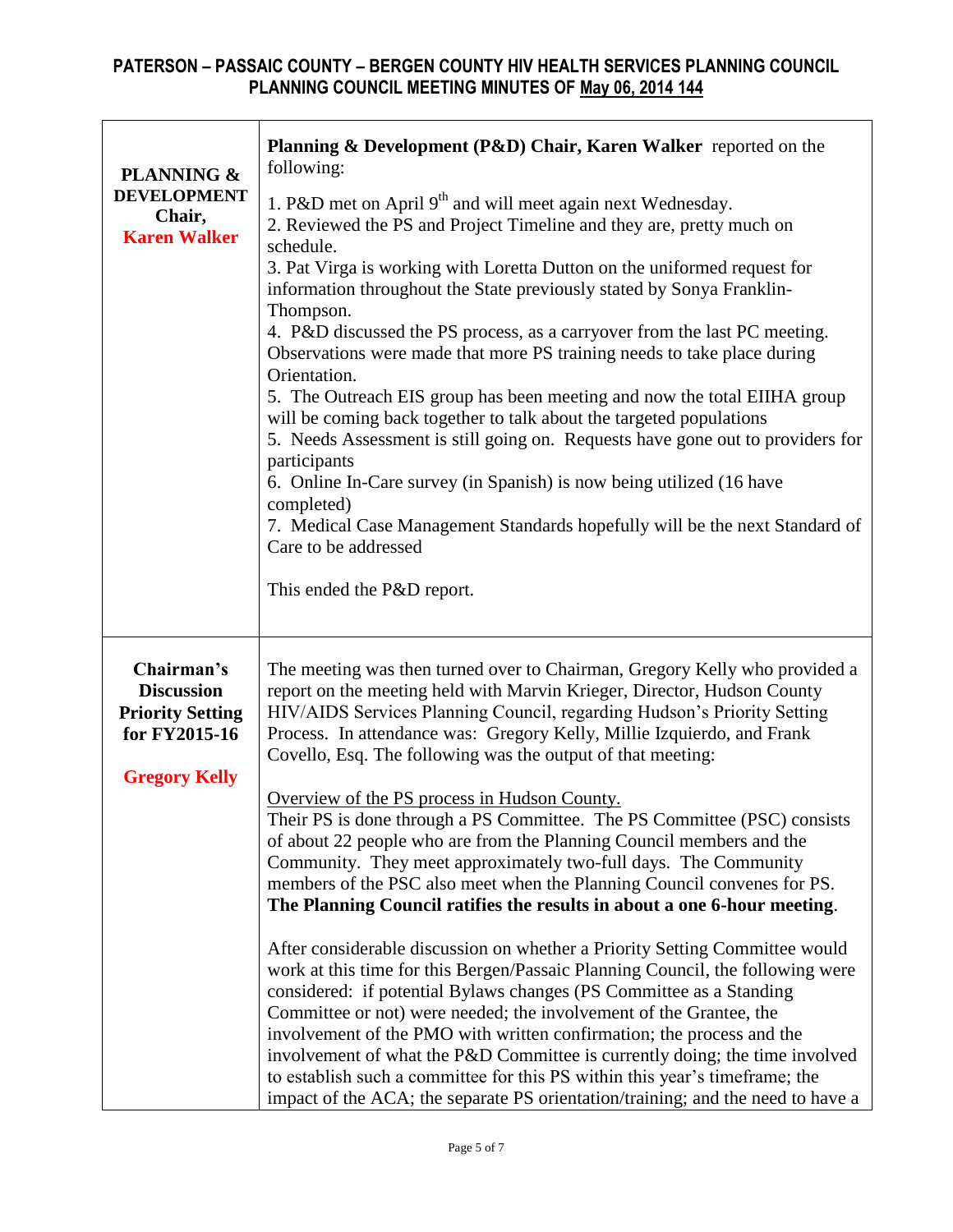|                                                                               |                                     | 3-4 page streamline data presentation; the following motion was made:                                                                                                                                                                                                                                                                                                                                                                                                                                                                                                                                                                                                                                                                                                                                                                                                                                                                                                                                                                                                                                                                                                                                                                                                                                     |  |                          |        |               |  |
|-------------------------------------------------------------------------------|-------------------------------------|-----------------------------------------------------------------------------------------------------------------------------------------------------------------------------------------------------------------------------------------------------------------------------------------------------------------------------------------------------------------------------------------------------------------------------------------------------------------------------------------------------------------------------------------------------------------------------------------------------------------------------------------------------------------------------------------------------------------------------------------------------------------------------------------------------------------------------------------------------------------------------------------------------------------------------------------------------------------------------------------------------------------------------------------------------------------------------------------------------------------------------------------------------------------------------------------------------------------------------------------------------------------------------------------------------------|--|--------------------------|--------|---------------|--|
| Chairman's<br><b>Discussion</b><br><b>Priority Setting</b><br>for FY2015-16   |                                     | Motion 2: Mark Anderson moved and $2^{nd}$ by John Frederick that the<br>Planning Council will receive the entire PS Workbook which will include a<br>Summary; and that it be sent via email/mail; and at the Priority Setting<br>meeting, the presentation to the Planning Council, will be given in a short<br>streamlined summary format. Vote: 18 Yes, 2 No, 2-Abstain                                                                                                                                                                                                                                                                                                                                                                                                                                                                                                                                                                                                                                                                                                                                                                                                                                                                                                                                |  |                          |        |               |  |
| <b>Gregory Kelly</b>                                                          |                                     | This ended the Chairman's Priority Setting discussion.                                                                                                                                                                                                                                                                                                                                                                                                                                                                                                                                                                                                                                                                                                                                                                                                                                                                                                                                                                                                                                                                                                                                                                                                                                                    |  |                          |        |               |  |
| <b>Old Business/New</b><br><b>Business</b>                                    |                                     | John Frederick stated that he's hearing things behind his back about his<br>behavior. He asks members to come to him directly and that it's ok to<br>approach him.<br>Nick Kubisky reminded the Chair that he was waiting to be a part of the $PC$<br>Mentorship program. Charlotte Tobias, guest, stated that a program had<br>previously been established.                                                                                                                                                                                                                                                                                                                                                                                                                                                                                                                                                                                                                                                                                                                                                                                                                                                                                                                                              |  |                          |        |               |  |
|                                                                               |                                     | <b>Action to be Taken</b>                                                                                                                                                                                                                                                                                                                                                                                                                                                                                                                                                                                                                                                                                                                                                                                                                                                                                                                                                                                                                                                                                                                                                                                                                                                                                 |  | Responsible              | Open   | <b>Closed</b> |  |
|                                                                               |                                     | <b>Follow-up on Mentorship Program</b>                                                                                                                                                                                                                                                                                                                                                                                                                                                                                                                                                                                                                                                                                                                                                                                                                                                                                                                                                                                                                                                                                                                                                                                                                                                                    |  | CDC                      | 5/6/14 |               |  |
| <b>Networking</b><br>$\boldsymbol{\&}$<br><b>Community</b><br><b>Check-in</b> | $\bullet$<br>$\bullet$<br>$\bullet$ | Mark Anderson stated that they had 2000 people for AIDS Walk. Democratic<br>candidate Roy Cho attended and Assemblyman Timothy Eustace also attended<br>with a proclamation.<br>Chairman Kelly encouraged Patersonians to exercise their freedom to Vote on<br>May 13, at the Paterson elections<br>Nick Kubisky pointed out that on Facebook there was a promotion for the new,<br><i>iTestatHome</i> . It promotes free, private, convenient, testing<br>https://itestathome.org/en/ He also had a Gmail article from regarding a<br>teleconference call on Enrolling Vulnerable Youth in Medicaid and CHIP to be<br>held on May 22, at 2:00 p.m. This information was to help children who are<br>homeless or aging out of foster care and become the most vulnerable. It was<br>promoted by CMS (Centers for Medicare & Medicaid Services)<br>Jerry Dillard stated that his organization, CAPCO, provides for those aging out<br>(youth in foster care who are aging out). He also announced the May 7, JFK<br>High school, Paterson Health Fair, 8:30 a.m. - 3:00 p.m.<br>Paula Tenebruso announced that aCity of Englewood area would be doing on<br>May 21, Outreach Testing<br>Sonya F-T requested that any Providers participating in National HIV Days<br>please submit that information to DOH |  |                          |        |               |  |
| <b>Action to be Taken</b>                                                     |                                     |                                                                                                                                                                                                                                                                                                                                                                                                                                                                                                                                                                                                                                                                                                                                                                                                                                                                                                                                                                                                                                                                                                                                                                                                                                                                                                           |  | <b>Responsible Party</b> | Open   | <b>Closed</b> |  |
|                                                                               | $\boldsymbol{X}$                    |                                                                                                                                                                                                                                                                                                                                                                                                                                                                                                                                                                                                                                                                                                                                                                                                                                                                                                                                                                                                                                                                                                                                                                                                                                                                                                           |  |                          |        |               |  |